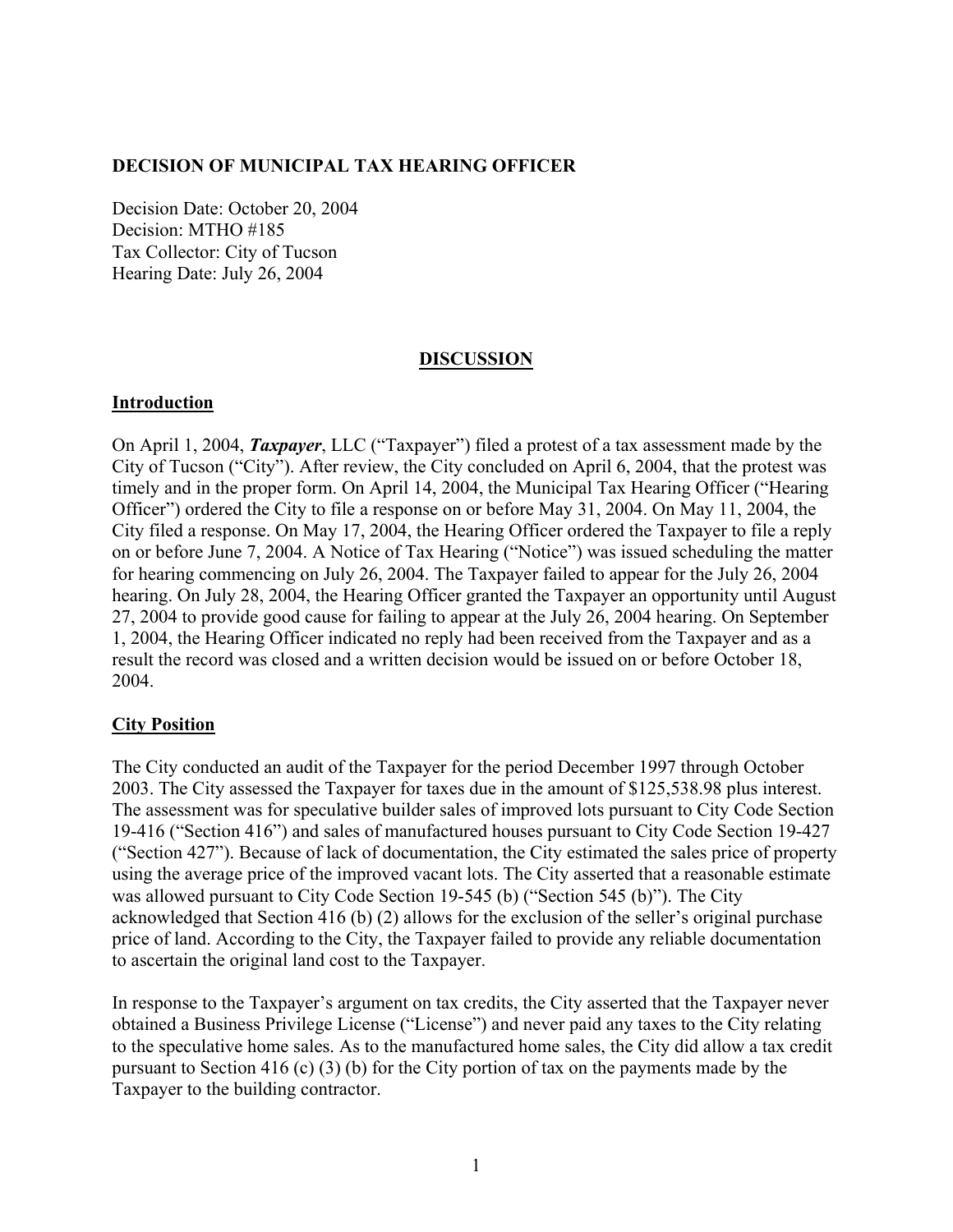According to the City, the records of the Arizona Corporation Committee ("ACC") show that the LLC was still active as of April 30, 2004. Further, the City noted that the Pima County Assessors ("County") records show that undeveloped lots are still held in a trust account with the Taxpayer as beneficiary. The City asserted that ARS Section 29-708 ("Section 708") deals with distribution of assets upon dissolution of an LLC and states as follows:

"On winding up of a limited liability company, its assets shall be applied and distributed in the following order:

1. To creditors, including members who are creditors, to the extent permitted by law, in satisfaction of liabilities for the limited liability company other than liabilities for distributions to members and former members under section 29- 703 or 29-707."

ARS 29-706 ("Section 706") discusses Limitation on distributions and states:

"A. A limited liability company shall not make a distribution to a member to the extent that at the time of the distribution, after giving effect to the distribution, all liabilities of the limited liability company would exceed the fair value of the assets of the limited liability company…"

"D. If a member receives a distribution with respect to his interest in a limited liability company in violation of this chapter or an operating agreement, he is liable to the limited liability company for a period of six years thereafter for the amount of the wrongful distribution."

Based on all the above, the City argued that the Taxpayer is liable for the tax and interest assessed in the audit.

# **Taxpayer Position**

The Taxpayer argued the City failed to deduct the cost of land and failed to provide credits for taxes paid. In addition, the Taxpayer indicated the company has been liquidated and its partners are liable only to investments or assets. The Taxpayer asserted there are no investments or assets.

# **ANALYSIS**

There was no dispute that the Taxpayer had speculative builder sales of improved lots and sales of manufactured houses during the audit period. Further, because the Taxpayer failed to provide necessary documentation, the City was authorized to make a reasonable estimate. While given the opportunity, the Taxpayer provided no arguments/documentation on why the City estimate was not reasonable. Accordingly, we approve the City's estimate as being reasonable. As to the land deduction, the burden of proof is on the Taxpayer to provide documentation to support a land deduction. The Taxpayer failed to meet that burden of proof and as a result lost the opportunity for a land deduction. While the Taxpayer argued the City had failed to provide credits for taxes paid, we again conclude that the burden of proof is on the Taxpayer to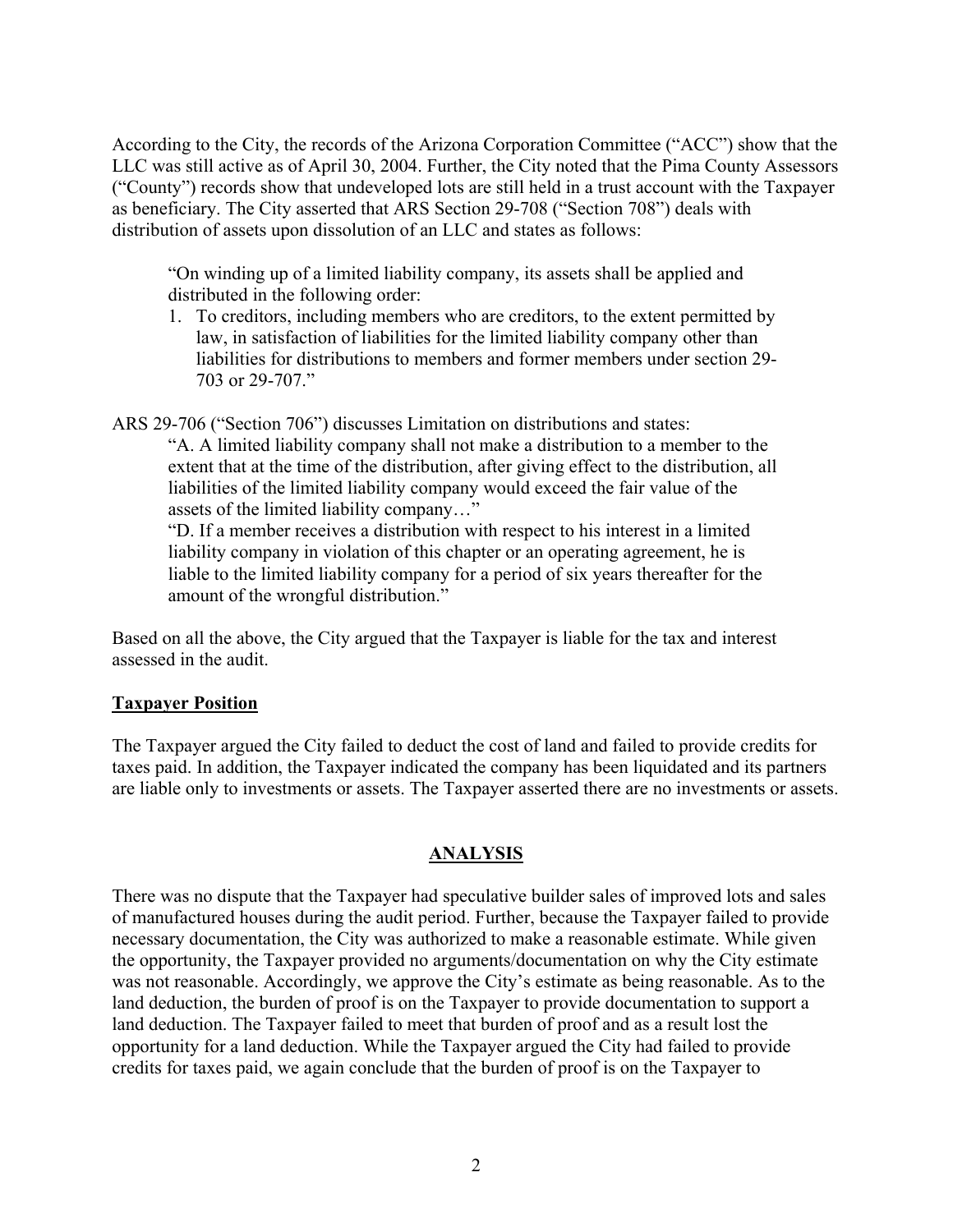demonstrate that additional taxes were paid that the City failed to provide a credit. The Taxpayer provided no such documentation.

Based on the records of the ACC, the Taxpayer is still an active company. Further, there has been no demonstration that the LLC was properly "winded up" and its assets applied and distributed according to Section 708 and 706. Lastly, the records also indicate the Taxpayer is still the beneficiary of assets held in a trust account. As a result, the Hearing Officer concludes the City's assessment was proper and the Taxpayer is liable for that assessment.

# **FINDINGS OF FACT**

- 1. On April 1, 2004, the Taxpayer filed a protest of a tax assessment made by the City.
- 2. After review, the City concluded on April 6, 2004, that the protest was timely and in proper form.
- 3. On April 14, 2004, the Hearing Officer ordered the City to file a response on or before May 31, 2004.
- 4. On May 11, 2004, the City filed a response.
- 5. On May 17, 2004, the Hearing Officer ordered the Taxpayer to file a reply on or before June 7, 2004.
- 6. A Notice was issued scheduling the matter for hearing commencing on July 26, 2004.
- 7. The Taxpayer failed to appear for the July 26, 2004 hearing.
- 8. On July 28, 2004, the Hearing Officer granted the Taxpayer an opportunity until August 27, 2004 to provide good cause for failing to appear at the July 26, 2004 hearing.
- 9. On September 1, 2004, the Hearing Officer indicated no reply had been received from the Taxpayer and as a result the record was closed and a written decision would be issued on or before October 18, 2004.
- 10. The City conducted an audit of the Taxpayer for the period December 1997 through October 2003.
- 11. The City assessed the Taxpayer for taxes due in the amount of \$125,538.98 plus interest.
- 12. The assessment was for speculative builder sales of improved lots and sales of manufactured homes.
- 13. Because of lack of documentation, the City estimated the sales price of property using the average price of the improved vacant lots.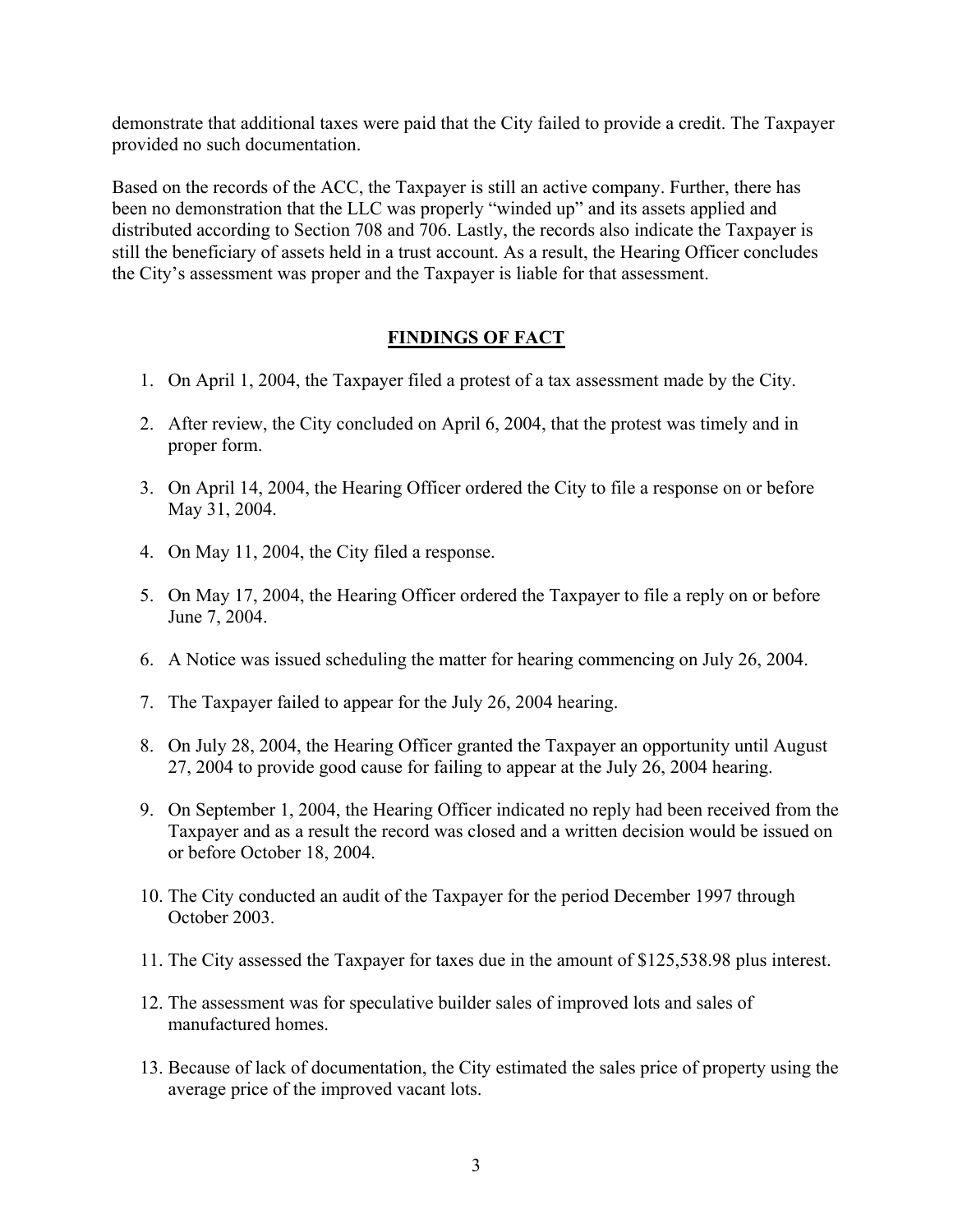- 14. The Taxpayer failed to provide any reliable documentation to ascertain the original land cost to the Taxpayer.
- 15. The Taxpayer never obtained a License and never paid any taxes to the City relating to the Speculative home sales.
- 16. The City did allow a tax credit on the manufactured home sales for the City portion of tax on payments made by the Taxpayer to the building contractor.
- 17. The records of the ACC show the Taxpayer was still active as of April 30, 2004.
- 18. County records show that undeveloped lots are still held in a trust account with the Taxpayer as beneficiary.

#### **CONCLUSIONS OF LAW**

- 1. Pursuant to ARS Section 42-6056, the Municipal Tax Hearing Officer is to hear all reviews of petitions for hearing or redetermination under the Model City Tax Code.
- 2. The Taxpayer was a speculative builder pursuant to Section 416.
- 3. The Taxpayer sold manufactured houses pursuant to Section 427.
- 4. The City was authorized to make a reasonable estimate pursuant to Section 545 (b).
- 5. There was no evidence to show the City's estimate was not reasonable.
- 6. The Taxpayer failed to provide reliable documentation to support a land deduction.
- 7. There was no evidence to demonstrate that the City failed to allow all tax credits permitted under the City Code.
- 8. Based on the records of the ACC, the Taxpayer is still an active company.
- 9. There was no evidence to demonstrate that the Taxpayer was properly "winded up" and its assets applied and distributed according to Section 708 and 706.
- 10. The Taxpayer's protest should be denied.